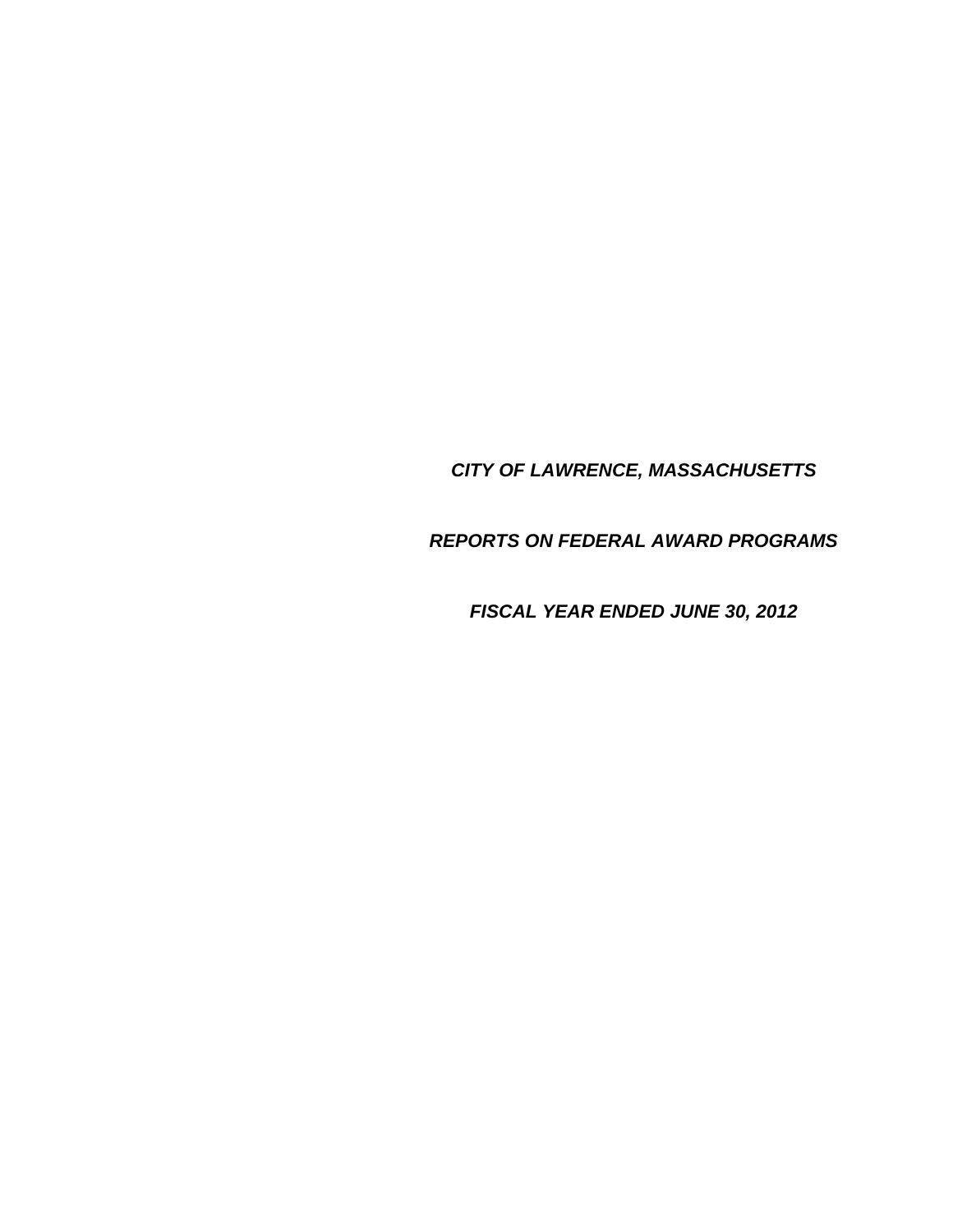## **CITY OF LAWRENCE, MASSACHUSETTS**

## **REPORTS ON FEDERAL AWARD PROGRAMS**

## **FISCAL YEAR ENDED JUNE 30, 2012**

## **TABLE OF CONTENTS**

#### *PAGE AND RESERVE AT A PAGE AND RESERVE AT A PAGE AND RESERVE*

| Report on internal control over financial reporting and on compliance and other matters based<br>on an audit of financial statements performed in accordance with Government Auditing Standards1 |  |
|--------------------------------------------------------------------------------------------------------------------------------------------------------------------------------------------------|--|
| Report on compliance with requirements that could have a direct and material effect on each major<br>program and on internal control over compliance in accordance with OMB Circular A-1333      |  |
|                                                                                                                                                                                                  |  |
|                                                                                                                                                                                                  |  |
|                                                                                                                                                                                                  |  |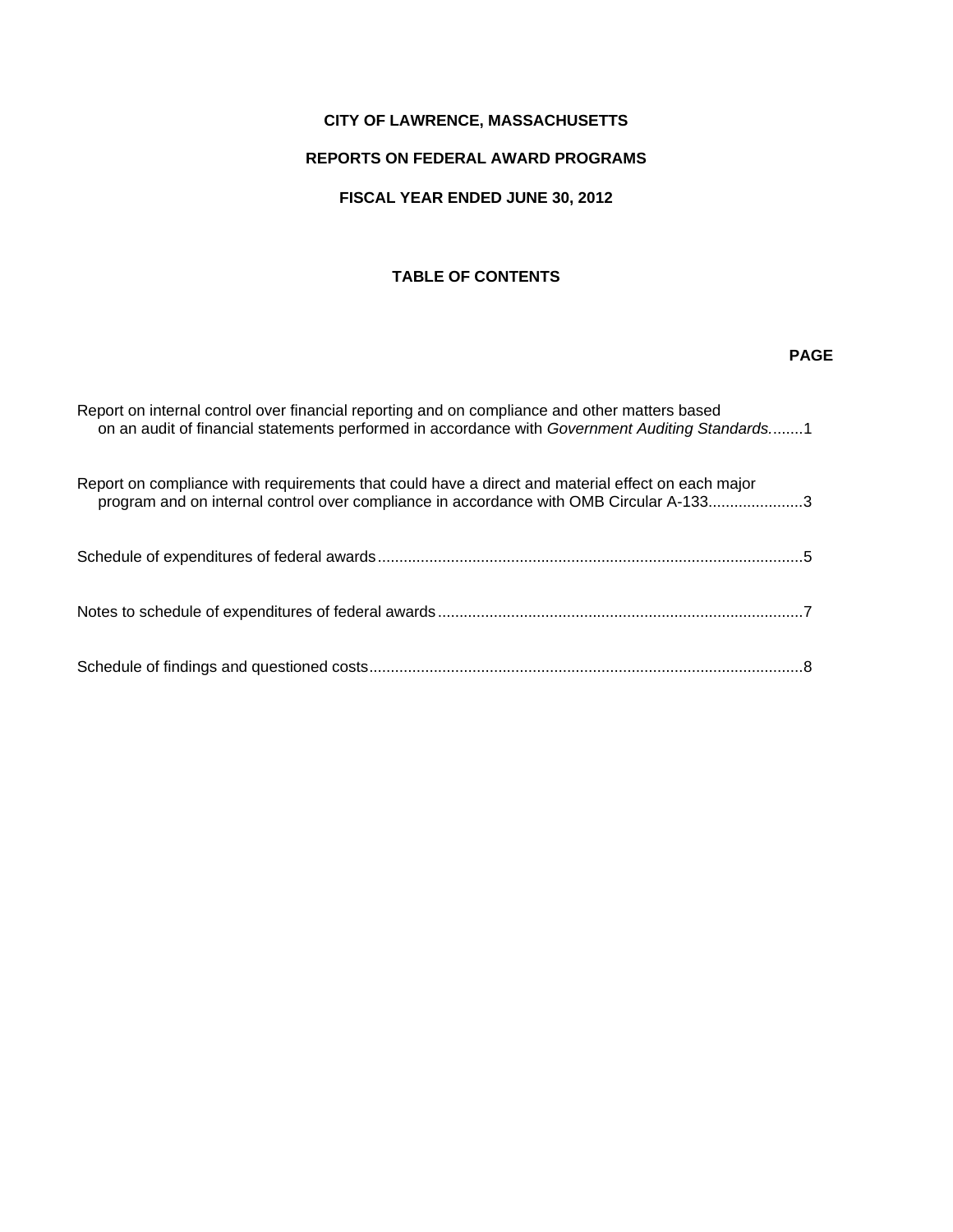# Powers & Sullivan, LLC

Certified Public Accountants

#### **REPORT ON INTERNAL CONTROL OVER FINANCIAL REPORTING AND ON COMPLIANCE AND OTHER MATTERS BASED ON AN AUDIT OF FINANCIAL STATEMENTS PERFORMED IN ACCORDANCE WITH**  *GOVERNMENT AUDITING STANDARDS*

100 Quannapowitt Parkway Suite 101 Wakefield, MA 01880 **Report on internal control over financial reporting and on compliance and other matters based on an audit of financial statements performed in accordance with** *Government Auditing Standards.*

To the Honorable Mayor and City Council City of Lawrence, Massachusetts

We have audited the financial statements of the governmental activities, the business-type activities, each major fund, and the aggregate remaining fund information of the City of Lawrence, Massachusetts, as of and for the year ended June 30, 2012 (except for the Lawrence Contributory Retirement System which is as of and for the year ended December 31, 2011 which collectively comprise the City of Lawrence, Massachusetts' basic financial statements, and have issued our report thereon dated January 18, 2013. We conducted our audit in accordance with auditing standards generally accepted in the United States of America and the standards applicable to financial audits contained in *Government Auditing Standards*, issued by the Comptroller General of the United States.

## **Internal Control Over Financial Reporting**

In planning and performing our audit, we considered the City of Lawrence, Massachusetts' internal control over financial reporting as a basis for designing our auditing procedures for the purpose of expressing our opinions on the financial statements, but not for the purpose of expressing an opinion on the effectiveness of the City of Lawrence, Massachusetts' internal control over financial reporting. Accordingly, we do not express an opinion on the effectiveness of the City of Lawrence, Massachusetts' internal control over financial reporting.

Our consideration of the internal control over financial reporting was for the limited purpose described in the preceding paragraph and was not designed to identify all deficiencies in internal control over financial reporting that might be deficiencies or material weaknesses and therefore, there can be no assurance that all deficiencies, significant deficiencies, or material weaknesses have been identified. However, as described in the accompanying schedule of findings and questioned costs, we identified certain deficiencies in internal control over financial reporting that we consider to be material weaknesses.

A *deficiency in internal control* exists when the design or operation of a control does not allow management or employees, in the normal course of performing their assigned functions, to prevent or detect and correct misstatements on a timely basis. A *material weakness* is a deficiency, or combination of deficiencies, in internal control, such that there is a reasonable possibility that a material misstatement of the entity's financial statements will not be prevented, or detected and corrected on a timely basis. We consider the deficiency described in the accompanying schedule of findings and questioned costs as 2012-1 to be material weaknesses.

## **Compliance and Other Matters**

As part of obtaining reasonable assurance about whether the City of Lawrence, Massachusetts' financial statements are free of material misstatement, we performed tests of its compliance with certain provisions of laws, regulations, contracts, and grant agreements, non compliance with which could have a direct and material effect on the determination of financial statement amounts. However, providing an opinion on compliance with those provisions was not an objective of our audit, and accordingly, we do not express such an opinion. The results of our tests disclosed no instances of noncompliance or other matters that are required to be reported under *Government Auditing Standards*.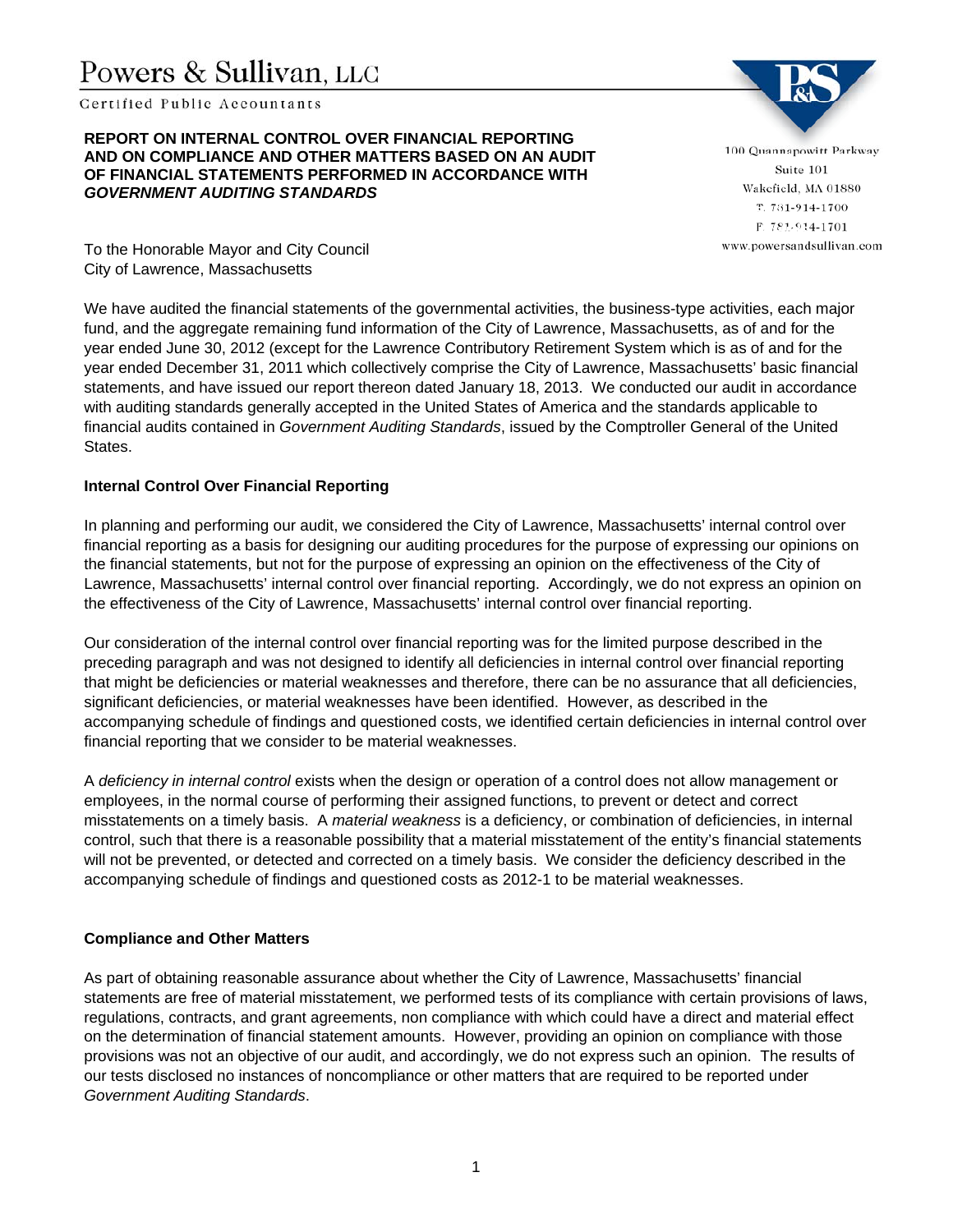We noted certain other matters that were reported to management of the City of Lawrence, Massachusetts in a separate letter dated January 18, 2013.

This report is intended solely for the information and use of management, City Council, others within the entity, and federal awarding agencies and pass-through entities and is not intended to be and should not be used by anyone other than these specified parties.

Powers + full- LK

January 18, 2013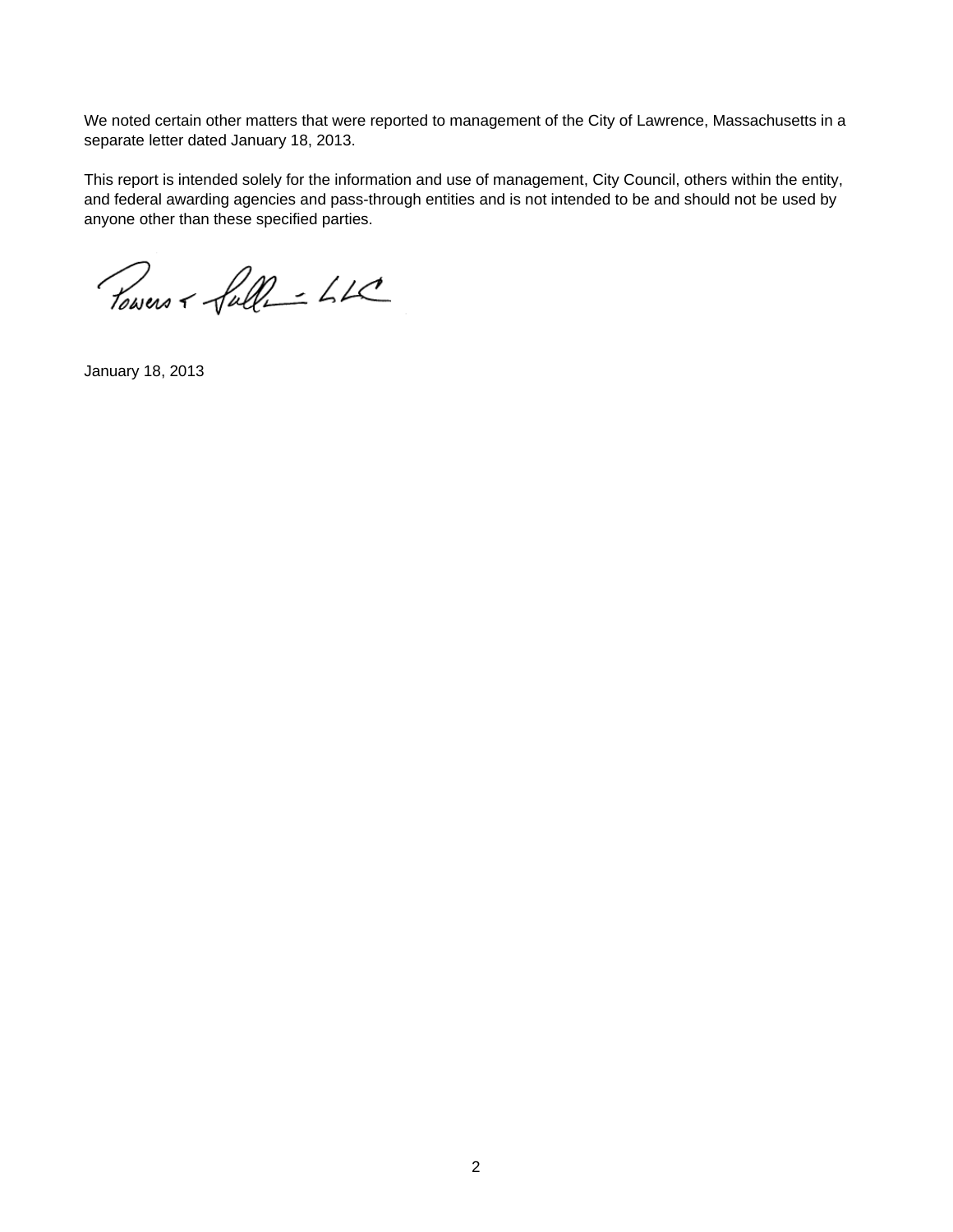# Powers & Sullivan. LLC

Certified Public Accountants

## **REPORT ON COMPLIANCE WITH REQUIREMENTS THAT COULD HAVE A DIRECT AND MATERIAL EFFECT ON EACH MAJOR PROGRAM AND ON INTERNAL CONTROL OVER COMPLIANCE IN ACCORDANCE WITH OMB CIRCULAR A-133**

100 Quannapowitt Parkway Suite 101 Wakefield, MA 01880 **Report on compliance with respect on**  $\mathbf{R}^n$  **and**  $\mathbf{R}^n$  **are a direct and matterial effect on each major**  $\mathbf{R}^n$ 

To the Honorable Mayor and City Council City of Lawrence, Massachusetts

## **Compliance**

We have audited the compliance of the City of Lawrence, Massachusetts, with the types of compliance requirements described in the U.S. Office of Management and Budget (OMB) Circular A-133 *Compliance Supplement* that could have a direct and material effect on each of the City of Lawrence, Massachusetts' major federal programs for the fiscal year ended June 30, 2012. The City of Lawrence, Massachusetts' major federal programs are identified in the summary of auditors' results section of the accompanying schedule of findings and questioned costs. Compliance with the requirements of laws, regulations, contracts and grants applicable to each of its major federal programs is the responsibility of the City of Lawrence, Massachusetts' management. Our responsibility is to express an opinion on the City of Lawrence, Massachusetts' compliance based on our audit.

We conducted our audit of compliance in accordance with auditing standards generally accepted in the United States of America; the standards applicable to financial audits contained in *Government Auditing Standards,* issued by the Comptroller General of the United States; and OMB Circular A-133, *Audits of States*, *Local Governments, and Non-Profit Organizations*. Those standards and OMB Circular A-133 require that we plan and perform the audit to obtain reasonable assurance about whether noncompliance with the types of compliance requirements referred to above that could have a direct and material effect on a major federal program occurred.

An audit includes examining, on a test basis, evidence about the City of Lawrence, Massachusetts' compliance with those requirements and performing such other procedures as we considered necessary in the circumstances. We believe that our audit provides a reasonable basis for our opinion. Our audit does not provide a legal determination of the City of Lawrence, Massachusetts' compliance with those requirements.

In our opinion, Lawrence, Massachusetts complied, in all material respects, with the requirements referred to above that could have a direct and material effect on each of its major federal programs for the fiscal year ended June 30, 2012.

## **Internal Control Over Compliance**

The management of the City of Lawrence, Massachusetts is responsible for establishing and maintaining effective internal control over compliance with requirements of laws, regulations, contracts and grants applicable to federal programs. In planning and performing our audit, we considered the City of Lawrence's internal control over compliance with the requirements that could have a direct and material effect on a major federal program in order to determine our auditing procedures for the purpose of expressing our opinion on compliance, but not for the purpose of expressing an opinion on the effectiveness of internal control over compliance. Accordingly, we do not express an opinion on the effectiveness of the City of Lawrence, Massachusetts' internal control over compliance.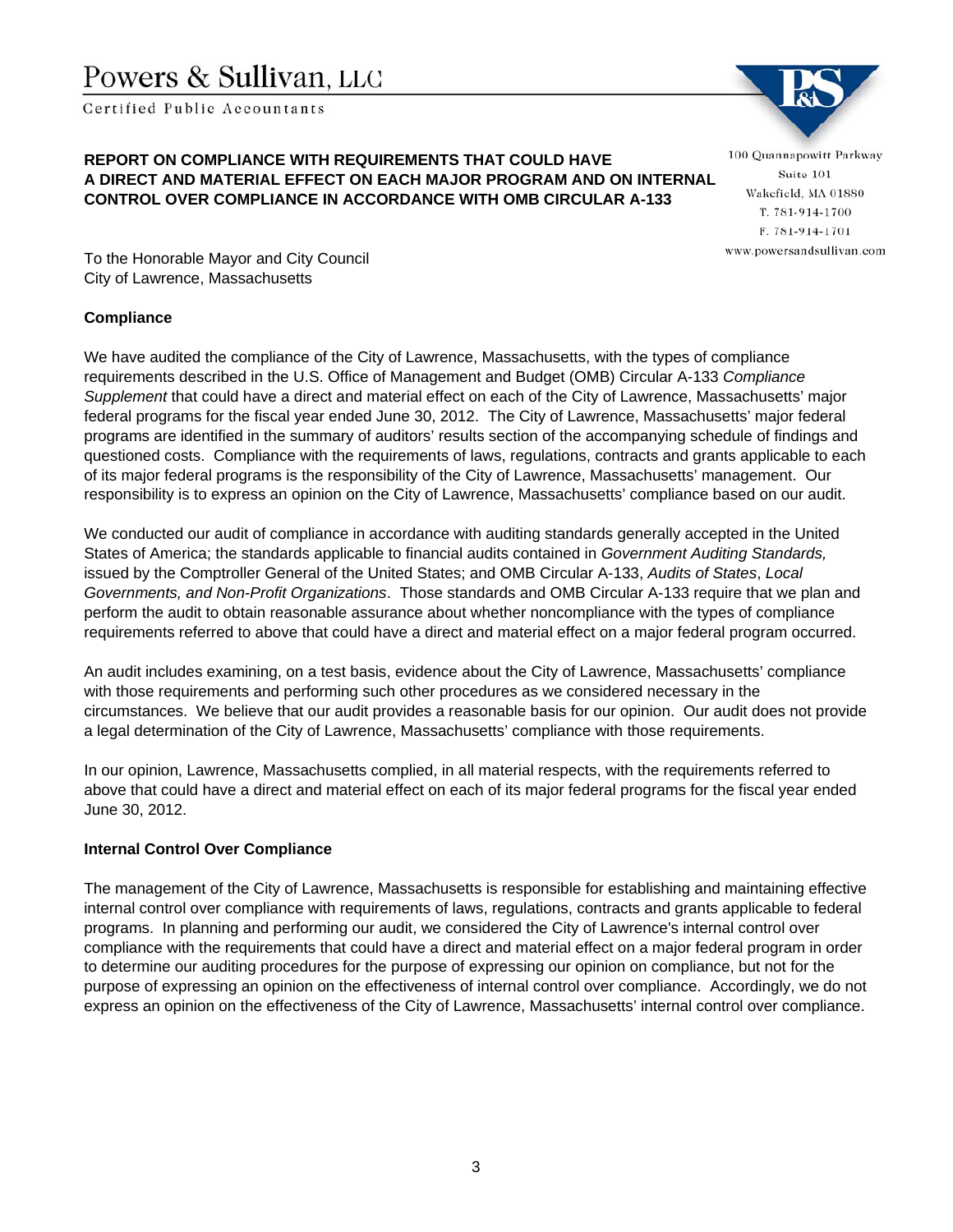A *deficiency in internal control over compliance* exists when the design or operation of a control over compliance does not allow management or employees, in the normal course of performing their assigned functions, to prevent, or detect and correct, noncompliance with a type of compliance requirement of a federal program on a timely basis.

A *material weakness in internal control over compliance* is a deficiency, or combination of deficiencies, in internal control over compliance, such that there is a reasonable possibility that material noncompliance with a type of compliance requirement of a federal program will not be prevented, or detected and corrected, on a timely basis.

Our consideration of the internal control over compliance was for the limited purpose described in the first paragraph of this section and was not designed to identify all deficiencies in internal control over compliance that might be deficiencies, significant deficiencies, or material weaknesses. We did not identify any deficiencies in internal control over compliance that we consider to be material weaknesses, as defined above.

## **Schedule of Expenditures of Federal Awards**

We have audited the financial statements of the governmental activities, each major fund, and the aggregate remaining fund information of the City of Lawrence, Massachusetts, as of and for the year ended June 30, 2012, and have issued our report thereon dated January 18, 2013 which contained an unqualified opinion on those financial statements. Our audit was performed for the purpose of forming an opinion on the financial statements as a whole. The accompanying schedule of expenditures of federal awards is presented for the purposes of additional analysis as required by OMB Circular A-133 and is not a required part of the financial statements. Such information is the responsibility of management and was derived from and relates directly to the underlying accounting and other records used to prepare the financial statements. The information has been subjected to the auditing procedures applied in the audit of the financial statements and certain additional procedures, including comparing and reconciling such information directly to the underlying accounting and other records used to prepare the financial statements or to the financial statements themselves, and other additional procedures in accordance with auditing standards generally accepted in the United States of America. In our opinion, the information is fairly stated in all material respects in relation to the financial statements as a whole.

This report is intended solely for the information and use of management of the City of Lawrence, Massachusetts, federal awarding agencies and pass-through entities and is not intended to be and should not be used by anyone other than these specified parties.

Powers + full- LL

January 18, 2013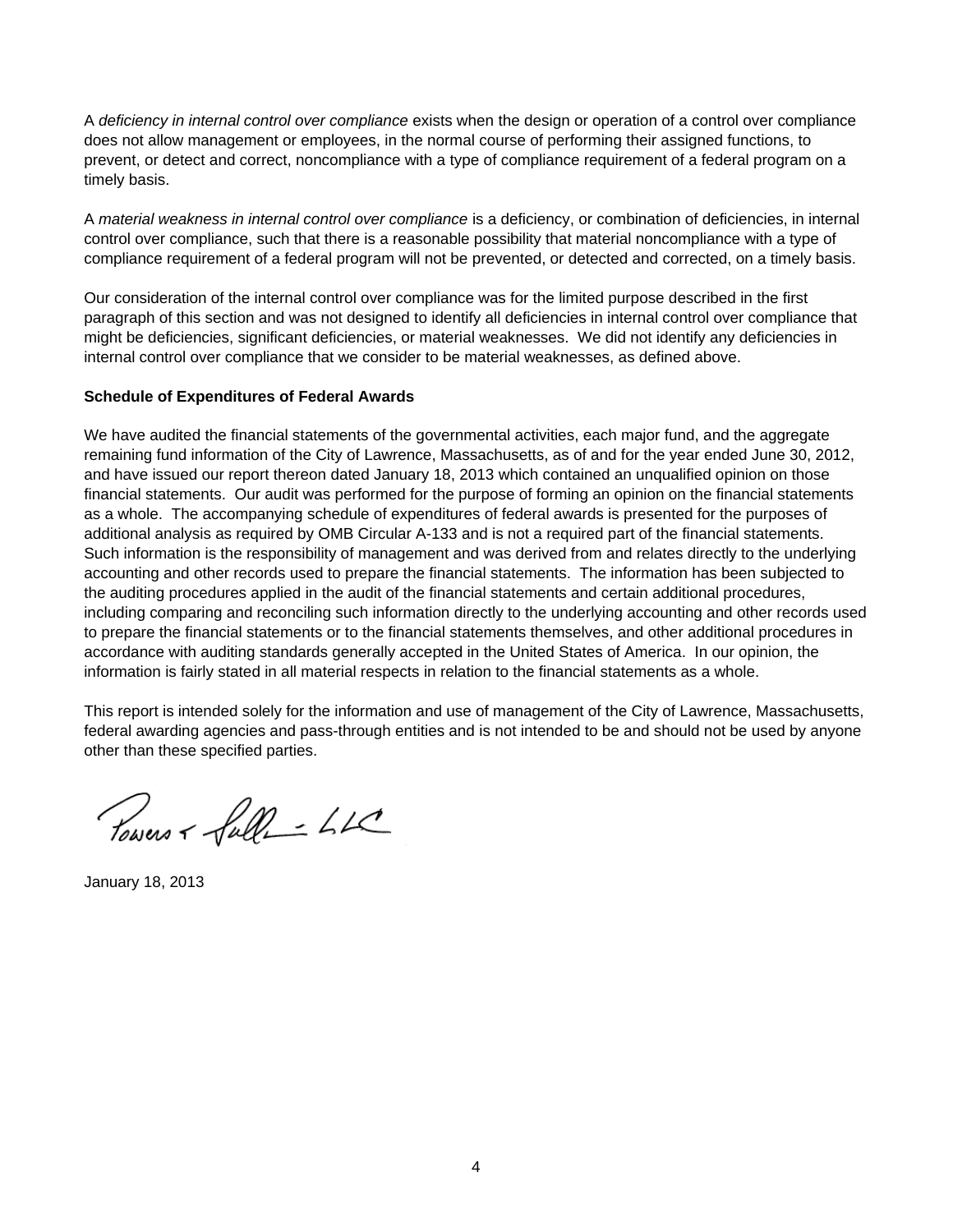#### **SCHEDULE OF EXPENDITURES OF FEDERAL AWARDS**

#### FOR THE FISCAL YEAR ENDED JUNE 30, 2012

| Federal Grantor/Program Title                                                      | Federal<br><b>CFDA</b><br>Number | Expenditures  |
|------------------------------------------------------------------------------------|----------------------------------|---------------|
|                                                                                    |                                  |               |
| U.S. DEPARTMENT OF AGRICULTURE:                                                    |                                  |               |
| Passed through Massachusetts Department of Elementary:<br>& Secondary Education    |                                  |               |
| Non-Cash Assistance (Commodities): National School Lunch Program                   | 10.555                           | \$<br>346,238 |
| School Breakfast Program                                                           | 10.553                           | 1,290,250     |
| National School Lunch Program                                                      | 10.555                           | 4,905,559     |
| <b>TOTAL AGRICULTURE</b>                                                           |                                  | 6,542,047     |
|                                                                                    |                                  |               |
| U.S. DEPARTMENT OF HOUSING AND<br><b>URBAN DEVELOPMENT:</b>                        |                                  |               |
| Direct Programs:                                                                   |                                  |               |
| <b>Community Development Block Grants-Entitlement Grants</b>                       | 14.218                           | 1,472,824     |
| Supportive Housing Program                                                         | 14.235                           | 29,288        |
| <b>HOME Investment Partnerships Program</b>                                        | 14.239                           | 1,530,426     |
| <b>Brownfields Economic Development Initiative</b>                                 | 14.246                           | 189,911       |
| Community Development Block Grant - Section 108 Loan Guarantees                    | 14.248                           | 130,980       |
| ARRA - Homelessness Prevention & Rapid Rehousing (HPRP)                            | 14.257                           | 147,399       |
| Lead Based Paint Hazard Control in Privately Owned Housing                         | 14.900                           | 1,185,222     |
| TOTAL HOUSING AND URBAN DEVELOPMENT                                                |                                  | 4,686,050     |
|                                                                                    |                                  |               |
| U.S. DEPARTMENT OF JUSTICE:                                                        |                                  |               |
| Passed through the Massachusetts Executive Office of                               |                                  |               |
| <b>Pubic Safety</b><br>Edward Byrne Memorial Justice Assistance Grant              | 16.738                           | 150,000       |
| Passed through the State Criminal Justice Training Council:                        |                                  |               |
| ARRA - Public Safety Partnership and Community Policing Grants                     | 16.710                           | 578,689       |
| <b>TOTAL JUSTICE</b>                                                               |                                  | 728,689       |
| U.S. DEPARTMENT OF LABOR:                                                          |                                  |               |
| Passed through the Commonwealth Corporation:                                       |                                  |               |
| ARRA - Program of Competitive Grants for Worker Training and                       |                                  |               |
| Placement in High Growth and Emerging Industry Sectors                             | 17.275                           | 120,515       |
| Passed through Executive Office of Labor and Workforce Development                 |                                  |               |
| Federal One-Stop Career Center                                                     | 17.207                           | 166,936       |
| Unemployment Insurance                                                             | 17.225                           | 125,795       |
| WIA Adult Program                                                                  | 17.258                           | 820,411       |
| <b>WIA Youth Activities</b>                                                        | 17.259                           | 885,084       |
| <b>WIA Dislocated Workers</b>                                                      | 17.260                           | 124,500       |
| WIA National Emergency Grants                                                      | 17.277                           | 1,042,288     |
| WIA Dislocated Worker Formula Grants                                               | 17.278                           | 1,255,889     |
| Local Veterans' Employment Representative Program                                  | 17.804                           | 20,537        |
| <b>TOTAL LABOR</b>                                                                 |                                  | 4,561,955     |
| U.S DEPARTMENT OF TRANSPORTATION:                                                  |                                  |               |
| Passed though the Commonwealth of Massachusetts                                    |                                  |               |
| Aeronautics Commission                                                             |                                  |               |
| ARRA - Airport Improvement Program                                                 | 20.106                           | 81,285        |
| U.S. ENVIRONMENTAL PROTECTION AGENCY:                                              |                                  |               |
| Direct Programs:                                                                   |                                  |               |
| ARRA - Environmental Workforce Development and Job Training Cooperative Agreements | 66.815                           | 57,540        |

(continued)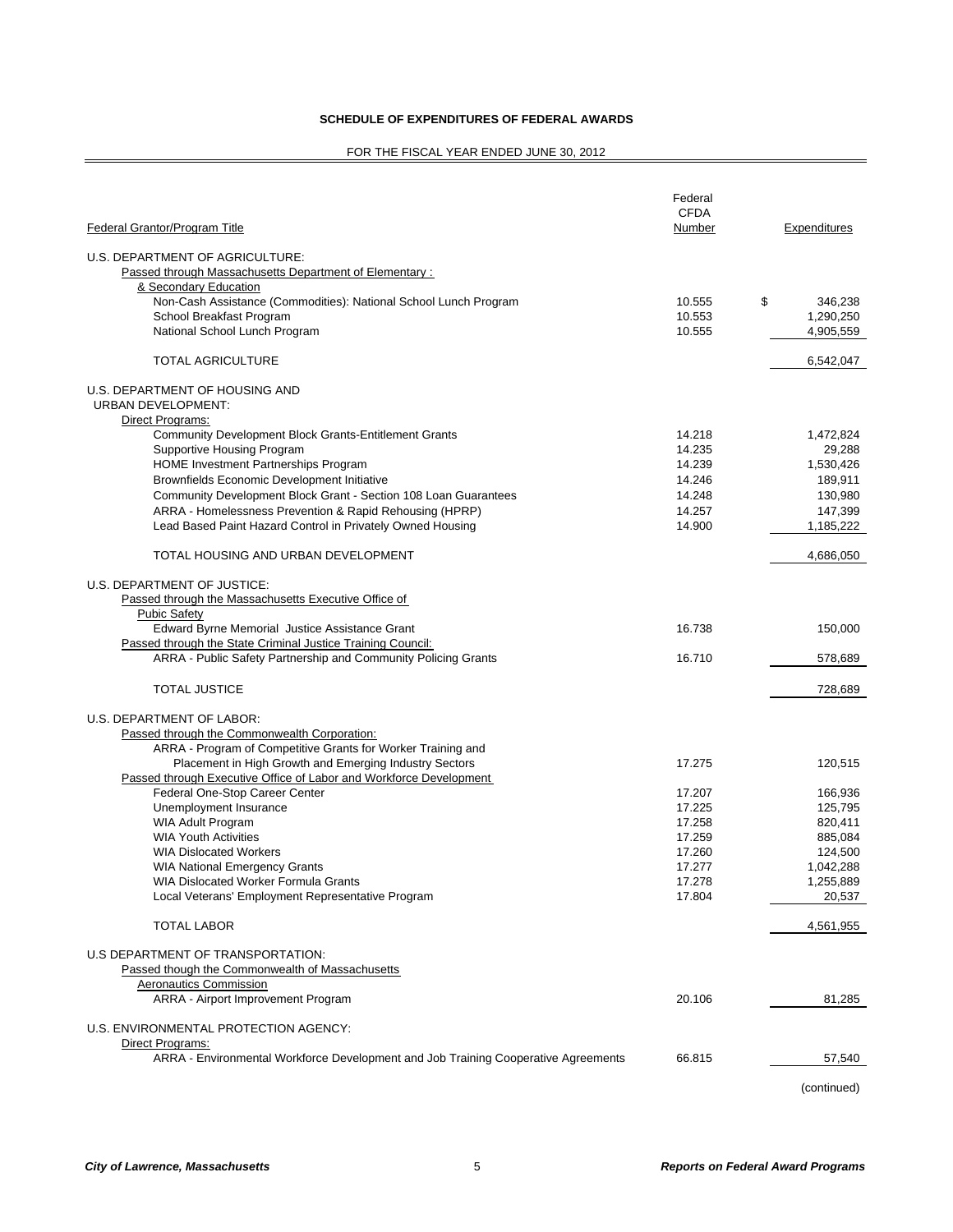#### **SCHEDULE OF EXPENDITURES OF FEDERAL AWARDS**

#### FOR THE FISCAL YEAR ENDED JUNE 30, 2012

| Federal Grantor/Program Title                               | Federal<br><b>CFDA</b><br>Number | Expenditures |
|-------------------------------------------------------------|----------------------------------|--------------|
| U.S. DEPARTMENT OF EDUCATION:                               |                                  |              |
| Passed through Massachusetts Department of Elementary:      |                                  |              |
| & Secondary Education                                       |                                  |              |
| Adult Education - Basic Grants to States                    | 84.002                           | 24,251       |
| Title I Grants to Local Education Agencies                  | 84.010                           | 8,057,282    |
| Special Education Grants to States                          | 84.027                           | 3,081,174    |
| Handicapped - State Grants                                  | 84.027A                          | 78.373       |
| <b>High School Graduation Initiative</b>                    | 84.360                           | 127,758      |
| <b>English Language Acquisition Grants</b>                  | 84.365                           | 647,701      |
| <b>Improving Teacher Quality State Grants</b>               | 84.367                           | 1,264,921    |
| ARRA - Enhancing Education Through Technology               | 84.386                           | 108,943      |
| ARRA - Education for Homeless Children and Youth            | 84.387                           | 13,583       |
| ARRA - Title I Grants to Local Educational Agencies         | 84.389                           | 2,252,529    |
| <b>ARRA - Special Education Grants to States</b>            | 84.391                           | 2,531,074    |
| ARRA - Race to the Top                                      | 84.395                           | 218.782      |
| <b>Education Jobs Grant</b>                                 | 84.410                           | 2,950,152    |
| Passed through State Department of Early Education and Care |                                  |              |
| Special Education - Preschool Grants                        | 84.173                           | 92,664       |
| <b>TOTAL EDUCATION</b>                                      |                                  | 21,449,187   |
| U.S. DEPARTMENT OF HOMELAND SECURITY                        |                                  |              |
| Passed through the Massachusetts Executive Office of        |                                  |              |
| <b>Pubic Safety</b>                                         |                                  |              |
| Staffing for Adequate Fire and Emergency Response (SAFER)   | 97.083                           | 2,533,452    |
|                                                             |                                  |              |

 $\texttt{TOTAL} \quad \texttt{\$} \quad \texttt{40,640,205}$ 

(concluded)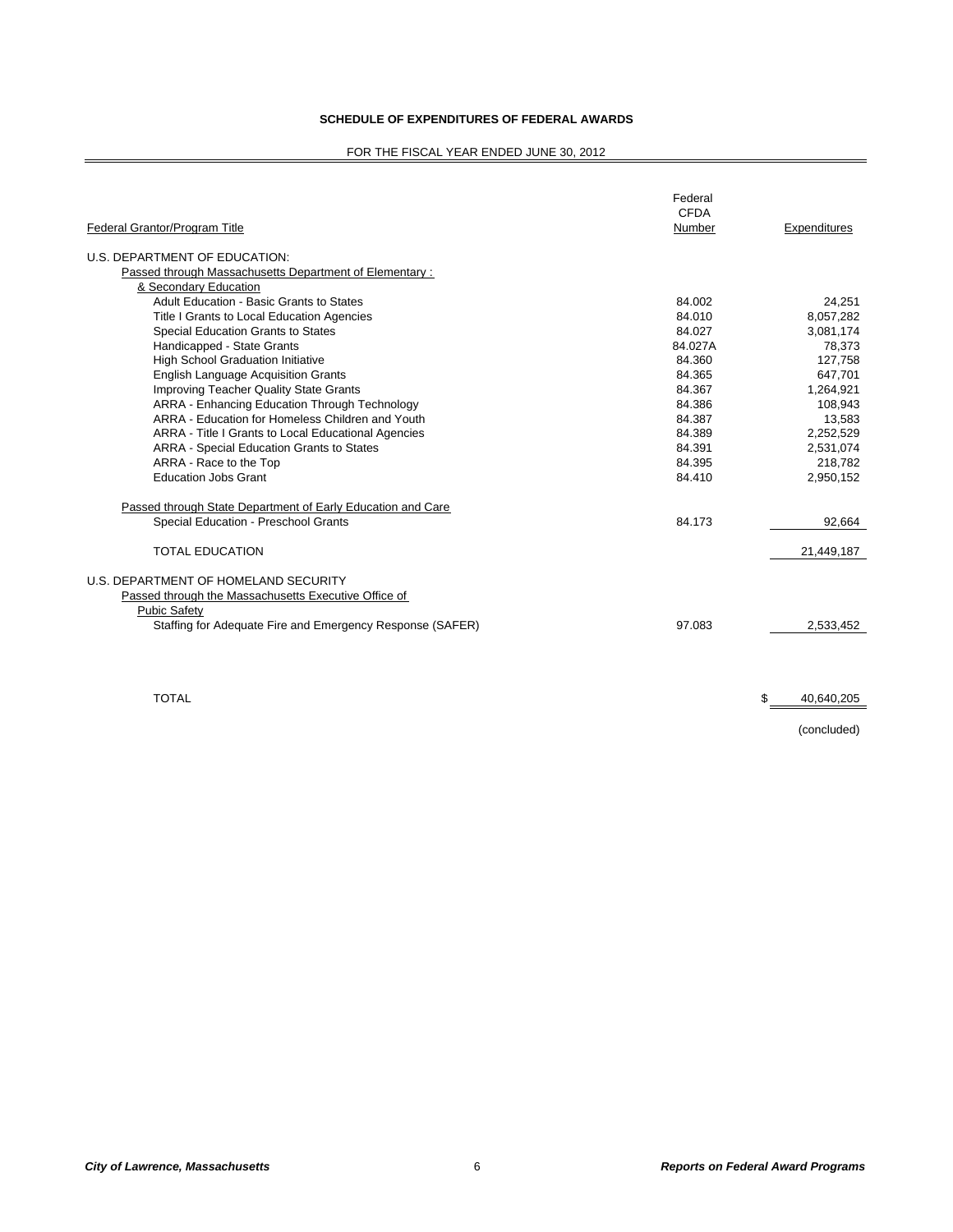## **Note 1 - Definition of Reporting Entity**

The accompanying Schedule of Expenditures of Federal Awards presents the activity of all federal financial assistance programs of the City of Lawrence, Massachusetts. All federal financial assistance received directly from federal agencies as well as federal financial assistance passed through other governmental agencies is included on the schedule.

## **Note 2 - Significant Accounting Policies**

The accounting and reporting policies of the City of Lawrence, Massachusetts are set forth below:

(a) Basis of Presentation - The accompanying Schedule of Expenditures of Federal Awards is presented on the cash basis of accounting. Accordingly, grant revenues are recognized when received and expenditures when paid.

(b) Cash Assistance - School Lunch Program - Program expenditures represent federal reimbursement for meals provided during the year.

(c) Non-Cash Assistance (Commodities) – School Lunch Program – Program expenditures represent the value of donated foods received during the fiscal year.

## **Note 3 - Program Clusters**

In accordance with Subpart A § .105 of OMB Circular No. A-133, Audits of States, Local Governments and Non Profit Organizations, certain programs have been clustered in determining major programs. The following represents the clustered programs:

| Name of Cluster/Program                     | CFDA<br>Number |
|---------------------------------------------|----------------|
| <b>Child Nutrition Cluster</b>              |                |
| School Breakfast Program                    | 10.553         |
| National School Lunch Program               | 10.555         |
| <b>Workforce Investment Act Cluster</b>     |                |
| Adult Program                               | 17.258         |
| <b>Youth Activities</b>                     | 17.259         |
| <b>Dislocated Workers</b>                   | 17.260         |
| <b>Special Education Cluster</b>            |                |
| Special Education - Grants to States        | 84.027         |
| Special Education - Preschool Grants        | 84.173         |
| ARRA – Special education – Grants to States | 84.391         |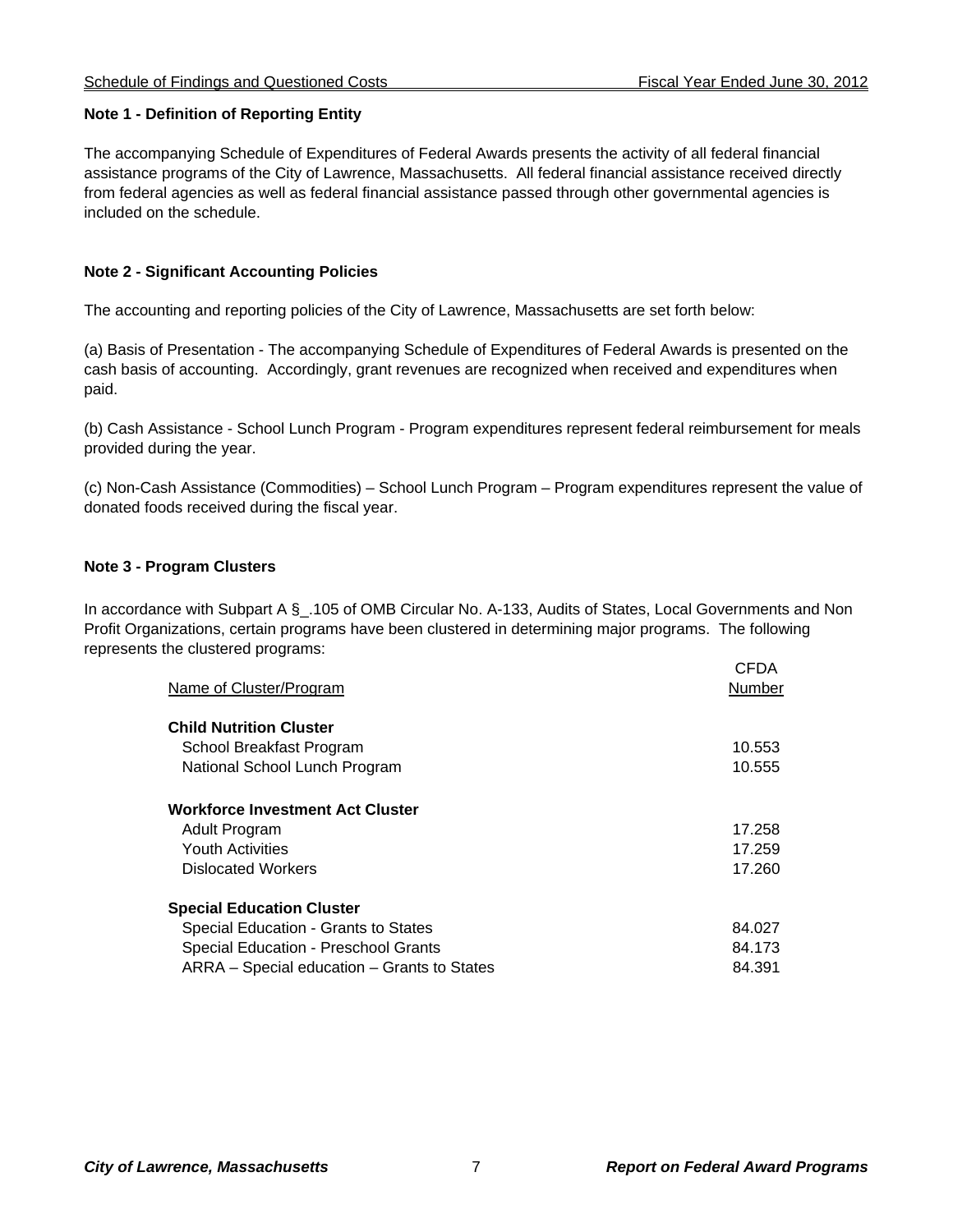### **A. Summary of Auditors' Results**

- 1. The auditors' report expresses an unqualified opinion on the financial statements of the City of Lawrence, Massachusetts.
- 2. One material weakness relating to the audit of the financial statements is reported in the Report on Internal Control over Financial Reporting and on Compliance and Other Matters Based on an Audit of Financial Statements Performed in Accordance with *Government Auditing Standards*.
- 3. No instances of noncompliance material to the basic financial statements of the City of Lawrence, Massachusetts, were disclosed during the audit.
- 4. No significant deficiencies relating to the audit of the major federal award programs is reported in the Report on Compliance with Requirements that could have a Direct and Material Effect on Each Major Program and on Internal Control Over Compliance in Accordance with OMB Circular A-133.
- 5. The auditors' report on compliance for the major federal award programs for the City of Lawrence, Massachusetts, expresses an unqualified opinion.
- 6. There were no audit findings relative to the major federal award programs.
- 7. The programs tested as major grants include:

| Program Title                                                  | <b>CFDA</b><br>Number |
|----------------------------------------------------------------|-----------------------|
| <b>Community Development Block Grants - Entitlement Grants</b> | 14.218                |
| <b>HOME Investment Partnerships Program</b>                    | 14.239                |
| <b>WIA Adult Program</b>                                       | 17.258                |
| <b>WIA Youth Services</b>                                      | 17.259                |
| <b>WIA Dislocated Workers</b>                                  | 17.260                |
| Title I Grants to Local Educational Agencies                   | 84.010                |
| Special Education - Grants to States                           | 84.027                |
| Special Education - Preschool Grants                           | 84.173                |
| ARRA – Title I Grants to Local Educational Agencies            | 84.389                |
| ARRA - Special Education Grants to States                      | 84.392                |
| <b>Education Jobs Grant</b>                                    | 84.410                |
| Staffing for Adequate Fire and Emergency Response (SAFER)      | 97.083                |
|                                                                |                       |

- 8. The threshold for distinguishing Types A and B programs was \$1,219,206.
- 9. The City of Lawrence, Massachusetts, was not determined to be a low-risk auditee.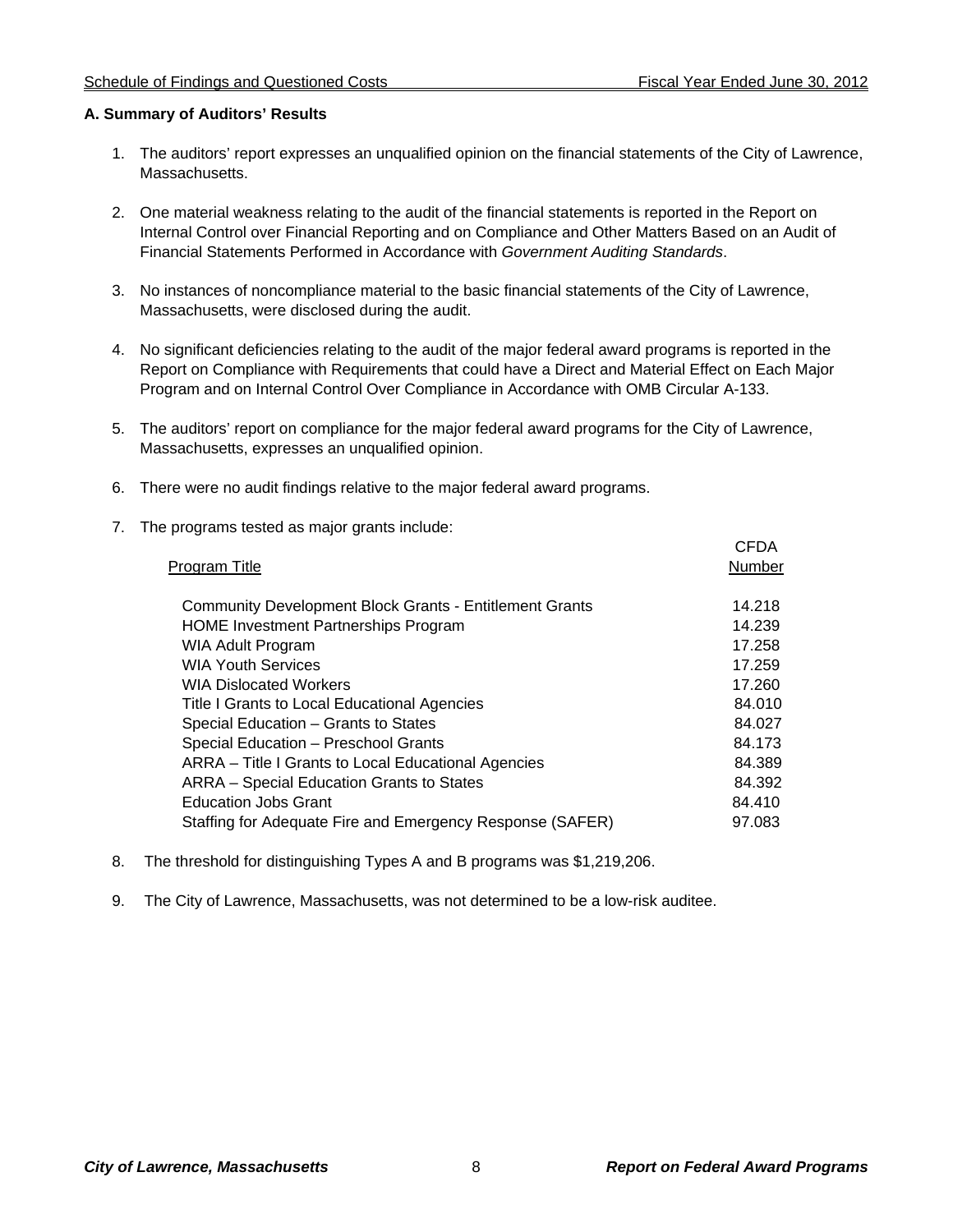#### **B. Findings-Financial Statements Audit**

### **MATERIAL WEAKNESS**

2012-1: Structural Budgetary Control

#### *Condition and Criteria:*

On December 31, 2009, the Governor of the Commonwealth of Massachusetts proposed legislation "An Act Providing For The Financial Stability of The City of Lawrence." (Act). The Act resulted in a Fiscal Overseer appointed by the Secretary of Administration and Finance (Secretary) who was vested with comprehensive authority over all of the City's finances, including appropriations, borrowings, transfers of funds, and municipal spending authorizations. The Act established the City of Lawrence Fiscal Stability Fund, into what were deposited deficit borrowings sufficient to maintain and operate the City for fiscal years beginning July 1, 2009, and July 1, 2010. The Act also established the City of Lawrence Capital Reserve Fund which, beginning in Fiscal 2012, and amount equal to 1.5% of the previous year's property tax commitment is to be deposited annually.

The Act provides that if the Fiscal Overseer concludes at any time after January 31, 2011 that the City is unable to achieve a balanced budget and fiscal stability, the Secretary may terminate the existence of the Fiscal Overseer and appoint a Finance Control Board (Board). Under the Act, the Board would not only have all of the powers of the Fiscal Overseer, but also the power to exercise any function or power of any municipal officer or employee, whether elected or otherwise, including certain powers to approve or disapprove contracts and have control over all personnel matters. Through Fiscal 2012, the Overseer has not appointed a Finance Control Board. This decision has been influenced by the following positive actions and results:

- Spending restrictions put in place via executive order whereby any commitments greater than \$1,000 require the Mayor's approval.
- Certified positive free cash ranging between \$4.7 million and \$6.6 million for Fiscal 2010, 2011 and 2012.
- Improved bond ratings from both Moody's Investor Service and Standard & Poor's.
- The significant collection of past due taxes and the implementation of aggressive lien filings.
- The establishment of a capital improvement committee.
- The submission and approval of a balanced budget for Fiscal 2011, 2012 and 2013 using realistic revenue estimates exclusive of one-time revenue sources.

*Effect:* Even with the improvements noted above, the City, at this time, is still subject to a Fiscal Overseer and can possibly be subrogated to a control board. This indicates that it is not able to manage its operations competently at the current time and, accordingly, we consider this condition to be a material weakness

*Cause:* Lack of prudent financial management practices and budgetary controls.

*Recommendation:* We recommend that management establish clear objectives and timelines that will resolve these fiscal matters.